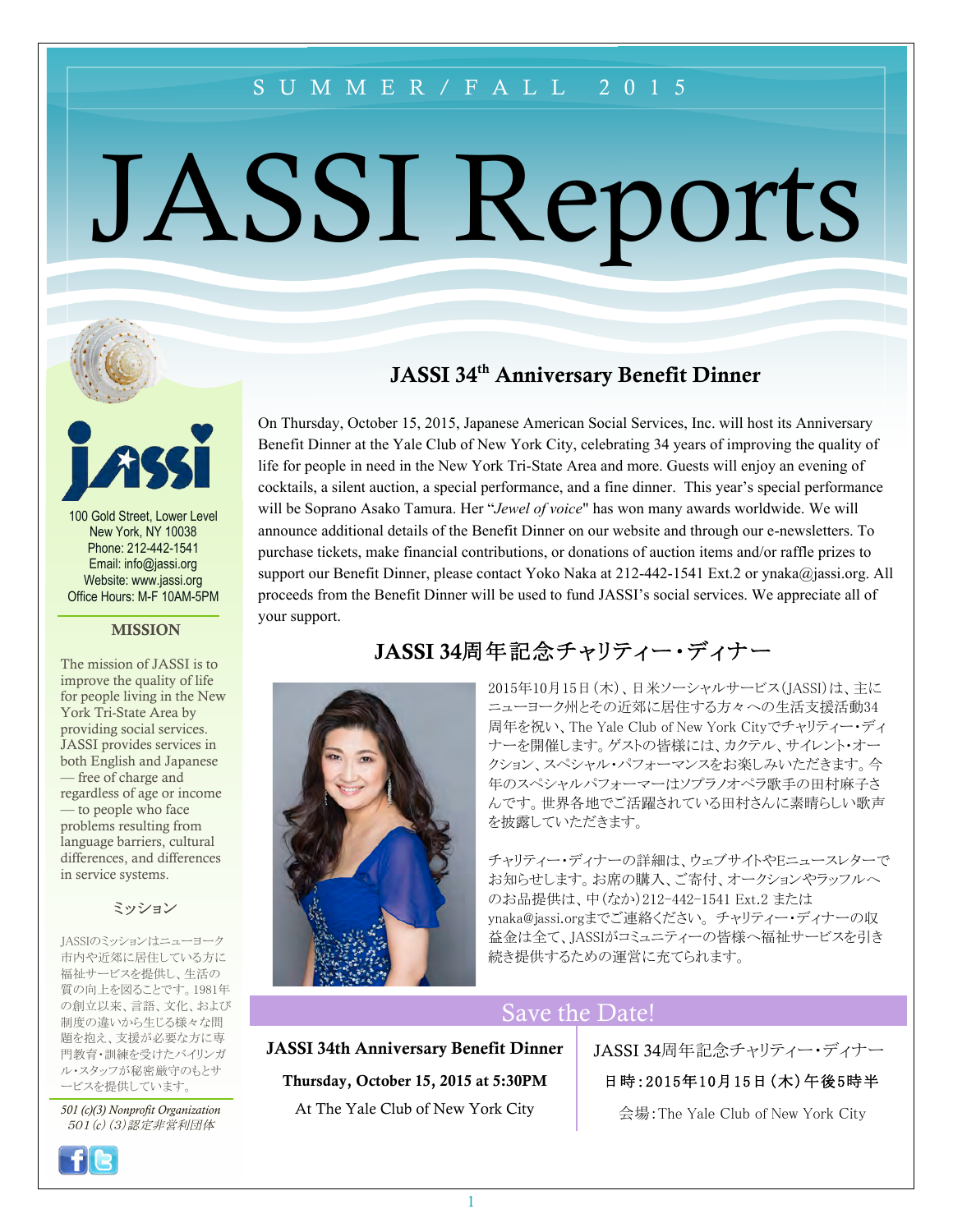#### JASSI REPORTS SUMMER/FALL 2015

#### JASSI's NEW Board Member 新理事の紹介

can make a good use of JASSI's services. My name is Sayaka Takeda. I joined JASSI's Board in April, 2015. I am honored to have an opportunity to work at JASSI as a Board Member. After completing a Bachelor's degree in Psychology at the university in Pennsylvania, I obtained a Master's degree in Counseling Psychology in New York. I have met many Japanese people living in New York through my work and they have many concerns and issues but they don't know where to turn to. I believe that anyone who lives in a foreign country has felt this way at least once. JASSI helps such people for free, and I was impressed by JASSI's philosophy, and activities. I'm eager to have JASSI better known in the community so that more people

My name is Narumi Yoshida. I became a new Board member of JASSI in April. Influenced by my parents, I have been involved in volunteering and community activities since I was a child. Through my experiences, I have learned "the joy of helping people and the importance of being somebody's emotional support. When I first came to New York, I struggled everyday because of different language, culture, custom, and law. One day, I had a challenging issue that I could not solve by myself and that was when I found JASSI. As soon as I called, JASSI provided me consultation and eventually I was able to resolve the problem. I will dedicate myself to make JASSI more accessible to the Japanese community for its activities. I believe that is my repayment to JASSI."



Eventual de la construction de la construction de la construction de la construction de la construction de la<br>Eventual Sayaka Takeda/武田紗矢佳



Narumi Yoshida/吉田成巳

2015年4月より理事を務めさせていただくことになり ました、武田紗矢佳です。JASSIの活動に理事とい う形で協力させて頂ける機会をいただいて大変光 栄に思っております。ペンシルベニアの大学で心理 学を専攻し、その後ニューヨークに来てからはカウ ンセリング心理学で修士号を取得、ニューヨークで 働き始めて5年となります。仕事柄、ニューヨークの 日本人コミュニティーとの接点が多く、現地に住む 日本人ならではの悩みや問題を数多く耳にする機 会がありました。誰に聞いたらいいか分からない、ど うしたらいいか分からない、という思いは海外に住ん だことのある人なら必ず一度は持つものでははない でしょうか。そんな人たちに無償で救いの手を差し 伸べるJASSIの存在、理念、活動に大変感銘を受 けました。JASSIの存在をより多くの方々に知って いただき、その恩恵を一人でも多くの方に受けてい ただけるよう、頑張っていきたいと思いますので、ど うぞよろしくお願いいたします。

皆様、初めまして。4月より、新しくJASSIの理事に 就任致しました吉田成巳と申します。幼い頃から親 の影響もあり、ボランティア、コミュニティー活動に 携わり、「人を助けることの楽しさ・心の支えになる ことの大切さ」を常に身近に感じ育ちました。ニュ ーヨークに来たばかりの頃、日本で当たり前にでき ていたことができない、言語、文化、習慣、法律な どの違いからどうしていいのかわからない毎日でし た。そんなある日、自分一人では解決することがで きない問題が発生してしまい、その時初めてJASSI の存在を知りました。早速、電話で問い合わせをし て相談に乗っていただき、最終的に無事解決に至 りました。異国の地で生活するうえで、相談相手は とても重要な存在です。日系コミュニティーにもっと JASSIの存在を近くに感じていただき、少しでも多く の人々のお役に立つことができるよう努力してまい ります。それが今私にできるJASSIへの恩返しだと 感じております。今後とも、どうぞ宜しくお願い申し 上げます。

#### JASSI Supporters' Fundraising Activities JASSIサポーターによるファンドレージング活動

2015年4月1日(水)JASSIサポーターの会が再び日米の介護に携わる専門家をお呼びし、JASSIのファンドレージングの一環としてアメリカ での介護保険、介護事情についてのオープン座談会を開催しました。 昨年末の『日本の介護についての講演会』においては介護の問 題のみにとどまらず、高齢化世代の多岐にわたる問題点が浮き彫りにされました。そこで、今回はアメリカでの介護保険、介護事情につい てその現状に詳しい専門家から情報を得て、皆様が抱える様々な疑問や不安、そして皆様がお持ちの知識を伺いながら、快適なシニア ライフを送るために役立つ情報を交換する貴重な座談会となりました。 また7月8日(水)には自然農法研究家をお呼びしてオーガニック 食品やアパートでもできる野菜作りについてなど興味深い話を伺い、40名以上の方が参加されました。今後のJASSIサポーターによる イベントやセミナーに関する情報をご希望の方は、jassinyevent@gmail.comよりメーリングリストにご参加下さい。

On Wednesday, April 1<sup>st</sup>, JASSI Supporters invited nursing care specialists and had an open forum for care giving issues in the U.S. The discussion covered various topics in the aging generation, such as long-term care insurance in the U.S, and useful information on healthy living. Wednesday, July 8<sup>th</sup>, JASSI supporters invited an organic farming researcher, and over 40 attendees learned about organic food and how to start home gardening in New York apartments. JASSI Supporters will continue to hold a variety of events and seminars to outreach wider population in the community in addition to their fundraising effort. For more information about JASSI Supporters events and seminars, please email at jassinyevent@gmail.com.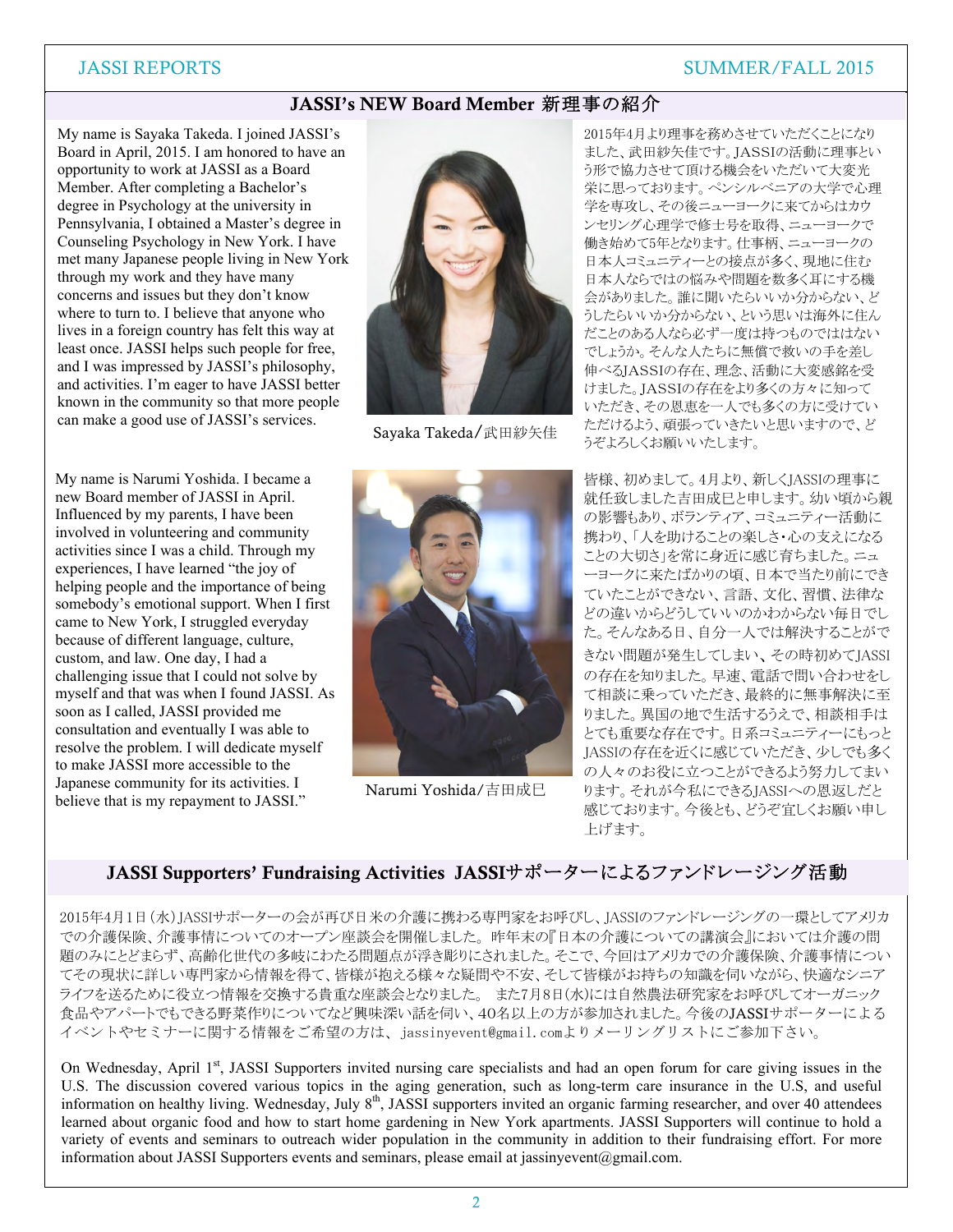#### JASSI REPORTS SUMMER/FALL 2015

### Deloitte Impact Day デロイト社インパクト・デー



On June 5, 2015, Deloitte held its annual "Impact Day." More than twenty employees from Deloitte contributed their time for JASSI. They helped with over 3,700 letters to send to the community while enjoying interaction with JASSI's volunteers and senior members. Many thanks to Deloitte for making a difference!

2015年6月5日(金)、 デロイト社が年に一度のコミュニティサービスデー 「インパクト・デー」に今年もJASSIを選出して下さり、デロイト社から20余 名の社員がボランティアとして参加して下さいました。JASSIのボランティ アやシニアの皆さんと一緒に3,700通ものお手紙の郵送準備をお手伝い していただきました。デロイト社の皆様、福祉活動に貢献してくださり、あ りがとうございました!

#### Getting Calls From Your Own Number? / 発信者IDのなりすまし

You get a call, look at the caller ID, and see that your own number is showing. Weird! It's a scammer making an illegal robocall. Technology makes it easy for scammers to fake or "spoof" caller ID information. They can make it look like they're calling from a different place or phone number. Even **your** phone number. Scammers use this trick as a way to get around callblocking and hide from law enforcement. They hope you'll be curious enough to pick up. Don't fall for it. These calls from your own phone number are illegal. DON'T PICK UP! JUST IGNORE THEM! (Source: consumer.ftc.gov)

電話がかかって来た際に、なんと自分の電話番号が表示されてい た!という不思議な経験がありませんか?これは詐欺師からの違法 なロボコール(機械による電話)です!最近のテクノロジーでは、電 話番号表示の偽造やなりすましも容易になっており、電話を受ける 側であるあなたの番号を表示する,という事も可能なのです。この 方法を使って、詐欺師は着信拒否をすり抜けたり、警察の手から逃 れています。詐欺師はついあなたが電話を取ってしまう事を期待し ていますから,騙されないで下さい。これは違法行為です!決して 電話は取らず,無視して下さい!(consumer.ftc.govより)

## Support JASSI while Searching/Shopping 検索やお買い物をしながらJASSIをサポート!



**Shop.Save.Give. It's That Easy!** 安くお買い物をして社会貢献!



JASSI has partnered with Goodshop/Goodsearch so that now you can feel great about your online shopping & searching! Goodshop gives you the best coupons for thousands of stores like Target, macy's, Amazon, GAP, NORDSTROM and more AND a percentage of what you spend on virtually every purchase is donated to our cause!

STEP 1: Register "Japanese American Social Services" as your cause on GoodSearch.com

STEP 2: Start using Goodsearch as your search engine and also use Goodshop to shop online through your favorite stores!! JASSI will be credited with a donation!!

Goodsearch.comにてJASSIを登録し、検索エンジンとして使用すると一回につき1セントの寄付になります。またたくさんのクーポンの情報 も受け取れます。さらにMacy's, Amazon, GAP等の加盟店でお買い物をしていただくと金額に応じた寄付がJASSIに入ります。

- ステップ① Goodsearch.comにてJapanese American Social Servicesをサポート先として登録
- ステップ② Goodsearchを使って検索、またはGoodshopサイトを通して加盟店でお買い物をしていただくと自動的にJASSIへ 寄付が送られます。

amazonsmile

The AmazonSmile program automatically donates 0.5% of the price of your eligible purchases to JASSI when you shop via **http://smile.amazon.com/ch/13-3093059**. Support JASSI by shopping at AmazonSmile! We appreciate your support!

You shop. Amazon gives.

AmazonSmile(http://smile.amazon.com/ch/13-3093059)で該当商品を購入すると、その0.5%が JASSIに自動的に寄付されます。AmazonSmile Programが寄付をするため、商品が高額になることはありませ ん。お買い物をしながらJASSIへのサポートができます!皆様からのご支援をお待ちしております。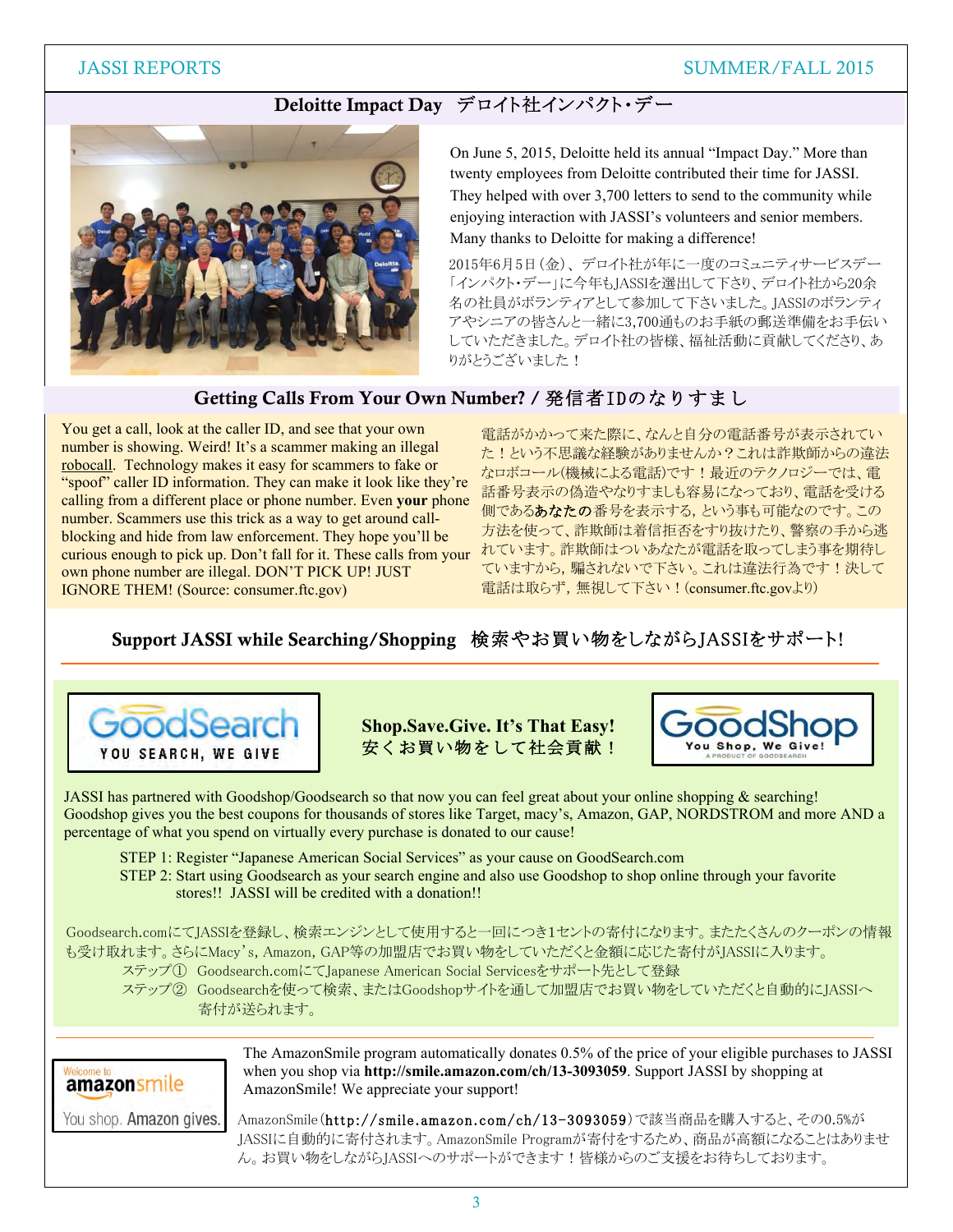## JASSI REPORTS HOTLINE PROGRAM ホットライン・プログラム SUMMER/FALL 2015

JASSI's Hotline Program provides information and referral services for those who are under 60 years old through phone, email, and in-person contact to appropriate agencies to help members address low-income issues, consumer issues, health-related issues, legal issues, labor issues, family issues, housing-related issues, disaster-related issues, and disability issues. Additionally, crisis intervention, case assistance, advocacy, and companion service to court and other government agencies are provided as needed. JASSI also provides intensive ongoing support to those who are 60 and older through its Senior Program. Last fiscal year, JASSI staff handled over 3,900 cases and assisted over 1,750 people. Below are the examples of the cases we handled:

JASSIのホットライン・プログラムは、60歳未満の方へ、電話、Eメールや面談で情報提供や各機関照会などのサービスを無償で提供してい ます。低所得問題、消費者問題、健康問題、法律問題、雇用問題、家庭問題、住宅問題、災害や障害など多岐に渡り、相談を受け付けて います。必要とあれば、 危機介入、ケース・アシスタンス、権利擁護支援、各機関への同行も行っています。 また、JASSIではシニア・プログ ラムを通して60歳以上の方にも上記のようなサービスをオフィスでの直接の対応や訪問などを通して長期に渡る綿密なサービスを提供して います。昨年の会計年度は3,900件以上の相談に応じ、1,750人以上の方々に支援を提供しました。以下がケース例です。

#### **HOTLINE** (50s male)

Mr. A, a freelance worker suddenly experienced severe foot pain, and he was unable to work full time. As he was hospitalized and getting medical treatment, his rent was increased and he could not afford his expensive medical bills and higher rent without sufficient income. Under this circumstance, he contacted JASSI for help. After assessing his situation thoroughly, JASSI staff provided assistance to obtain an affordable health insurance and explained how the new health insurance plan would work to Mr. A's benefit. JASSI staff also assisted him in applying for affordable housing. Mr. A is now back on his feet, relieved from anxiety, and focused on taking care of himself and his work.

#### ホットライン(50代男性Aさん)

フリーランスで仕事をしているAさんはある日突然原因不明の足の痛 みがでて仕事にも支障が出始めてしまいました。入院費、検査費、治 療費がかさばる中、家賃の値上げも重なり生活が苦しくなってきまし た。 そのような環境の時JASSIの事を知り連絡されました。JASSIスタッ フはAさんの生活環境を見直し、その中で高額で負担になっている 健康保険をAさんの生活に見合う安定した健康保険に変更する手続 きを行いました。また、安価な公共のアパートの申請方法等提供し今 後の生活の安定を図るお手伝いをしました。Aさんは金銭面での精 神的不安を軽減、治療に専念しつつ仕事をされる生活をしていま す。Aさんは今後もJASSIスタッフと連絡をとりながら生活の安定に努 めたいとおっしゃっています。

#### SENIOR PROGRAM (70s female)

Ms. B, who is unfamiliar with computers asked an acquaintance to order some products online for her, using Ms. B's credit card. Shortly after, Ms. B noticed that three of her credit cards and her bank account were used without her knowledge and there was more than few thousand dollars in loss. JASSI staff helped Ms. B with interpretation, translating many documents from her credit card companies and her bank, getting money back, and closing her accounts to prevent further damage. JASSI staff also helped her understand the importance of keeping her financial and other personal information safe and secure, and what she

should/shouldn't do to prevent future damage. Ms. B was able to recover all of her loss.

#### シニア・プログラム(70代女性Bさん)

コンピューターを一切使わないBさんは、知人にインターネットで のお買い物の代理を頼む為にクレジットカードの情報を渡した 所、後日クレジットカード3枚が無断で複数回使われている上、銀 行口座からも多くの不正引き下ろしがあった事が発覚。計数千ド ルの被害でした。 JASSIスタッフは英語の不自由なBさんのため被 害の申告、口座を閉めるプロセス、クレジットカード会社や銀行か ら次々と届く沢山の書類の翻訳等の支援を行い、更に今後同じ様 な被害を避けるためすべき事について説明し、個人情報を守る事 の重要さについて説明しました。また、事の発端であろう知人に対 しての対応についてもアドバイスしました。Bさんは無事全ての被 害額を回収する事ができました。

#### CAREGIVER SUPPORT PROGRAM ケアギバー・サポート・プログラム

JASSI's Caregiver Support Program provides services to those who care for loved ones over 60 years old. The services include intensive case management, supportive counseling, homecare and benefit referrals, respite care, and support groups as well as supplemental services which provides reimbursement for transportation, home modifications, medical supplies and such. If you are a caregiver and need support, please call our Senior Line at 347-732-5251 or email at mkatayama@jassi.org.

JASSIのケアギバー・サポート・プログラムでは、60歳以上の方を介護している「ケアギバー(介護 者)」へ支援を行っています。公的支援や在宅介護等に関する情報提供や照会サービス、精神 的サポート、ケアギバーへの休息サービス、サポート・グループ、物品補助などを提供していま す。サポートが必要なケアギバーの方は、JASSIシニア・ライン347-732-5251または mkatayama@jassi.orgまでご連絡ください。

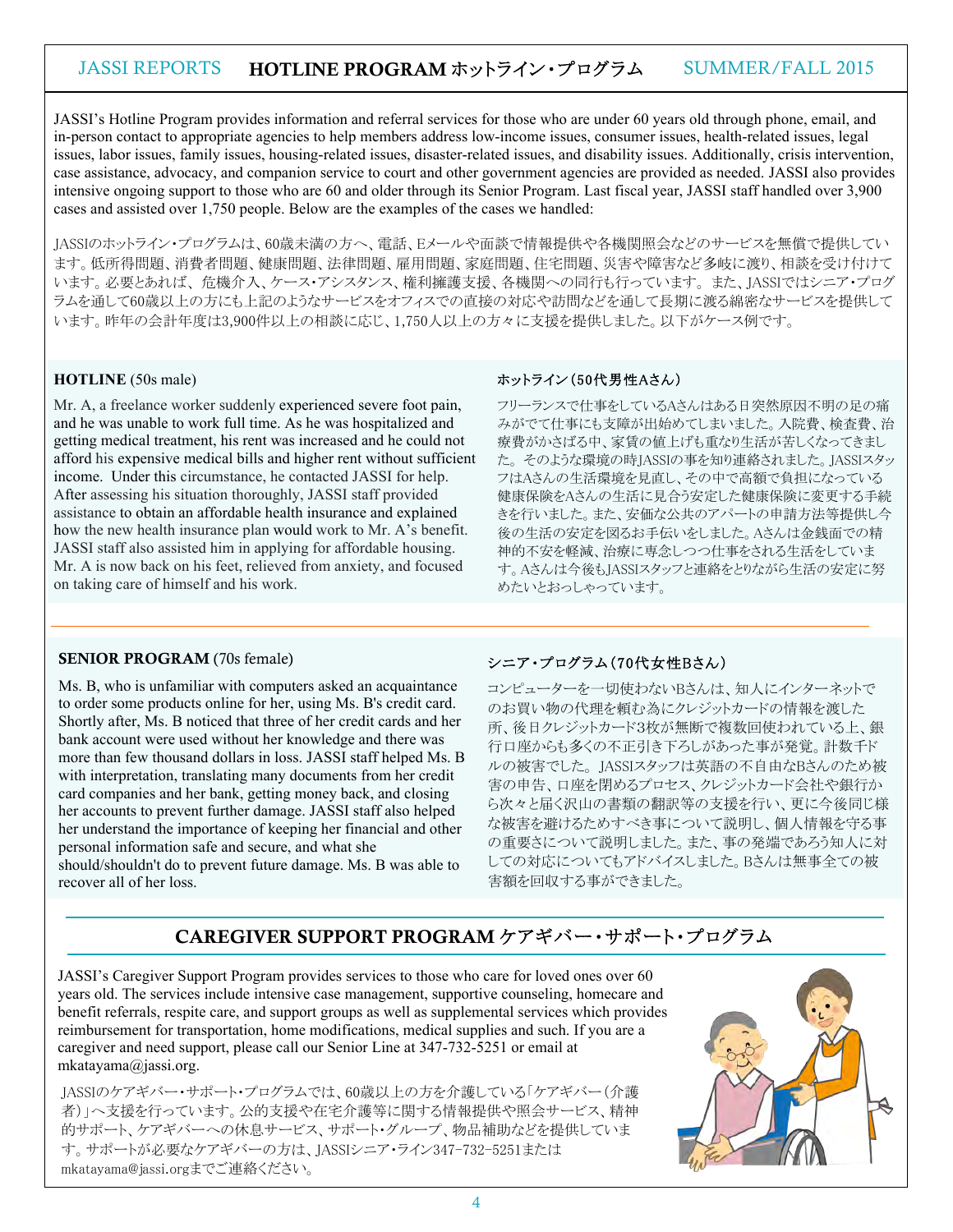#### JASSI REPORTS SENIOR PROGRAM シニア・プログラム SUMMER/FALL 2015

JASSI's Senior Program holds events to provide senior citizens opportunities to socialize with other seniors and volunteers in order to prevent their social isolation. The Senior Program also provides case assistance, friendly visits, free cultural tickets giveaway, and senior newsletters. If you are 60 and older and would like to join our Senior Program, please call our Senior Line at 347-732-5251 or email at mkatayama@jassi.org.

JASSIのシニア・プログラムでは、高齢者の孤立を防ぐことを目的に、様々なイベントを通して他のシニアの方やボランティアの方々と交流を 深める機会を提供しています。また、同プログラム登録者に対し、ケース・アシスタンス、フレンドリー・ビジット、文化チケットの配布、ニュー スレターの送付を行っています。JASSIのシニア・プログラムに興味のある60歳以上の方は、シニア・ライン 347-732-5251または mkatayama@jassi.orgまでご連絡ください。



#### Cherry Blossom Viewing お花見

On May 12, 2015, our annual "Cherry Blossom Viewing" was held at the Brooklyn Botanic Garden. Although we missed the peak bloom, it was dreamlike to sit on the beautiful cherry blossom carpet! Seniors enjoyed meeting new friends and Japanese lunch at the park afterwards.

2015年5月12日(火)、 ブルックリン・ボタニック・ガーデンで毎 年恒例のお花見を行いました。桜はピークは過ぎていました が、幻想的な桜の絨毯の上で輪になって自己紹介を兼ねたア クティビティを行い、和気あいあいとした時間を過ごしました。 その後皆でランチピクニックも楽しみました。



## Monthly Tea Party 茶話会

Senior Tea Party is held every first Tuesday afternoon hosted by JASSI volunteers. With volunteers' support, seniors enjoy conversations in various topics. We welcome everyone over 60 years old!

茶話会は毎月第一火曜日の午後、JASSIボランティア主催にて行われてい ます。ボランティアのサポートのもと、シニアの皆さんが様々な会話を 楽しみ、良い交流の場となっています。60歳以上の方はお気軽にご参加 下さい!





#### Strawberry Picking Bus Tour いちご狩りバス・ツアー

On Thursday, June 18, 2015, we had a Strawberry Picking Bus Tour to Alstede Farms in New Jersey. The event was sponsored by Goldman Sachs. Despite of the rain, everyone enjoyed nature, the picnic, and conversation with Goldman Sachs employees who worked as volunteers. We deeply appreciate Goldman Sachs for providing the opportunity for JASSI's seniors to have such a wonderful event.

2015年6月18日(木)、ゴールドマン・サックス社がスポンサーになり、ニュ ージャージー州アルステッド農園でいちご狩りバス・ツアーが行われまし た。 当日は雨模様でしたが、自然を楽しみながら、ボランティアとして参加 されたゴールドマン・サックスの社員と交流を深め、賑やかなピクニックとな りました。ゴールドマン・サックス社の皆様、シニアの皆さん への楽しい時間をどうもありがとうございました!

#### Upcoming Seminar! "What is Medicare?" セミナーのお知らせ「メディケアとは」

JASSI will participate in The 9<sup>th</sup> Senior Week and will hold a free seminar "What is Medicare?"  $\sim$ what you need to know when you turn 65 $\sim$  on Wednesday, September 23, 2015, 2-3:30pm at Japanese American Association of New York, Inc. (49 West 45<sup>th</sup> St 11<sup>th</sup> fl New York, NY 10036) Please call JAANY 212-840-6942 to sign up.



今年もJASSIは第9回シニアウイークに参加し、無料セミナー『メディケアとは』~65歳になるあなたへメディ ケアの基本をお話しします!~ を9月23日(水)午後2時から3時半まで開講予定です。場所:NY日系人 会 49 West 45th St 11th fl New York, NY 10036 申し込みは日系人会 TEL212-840-6942まで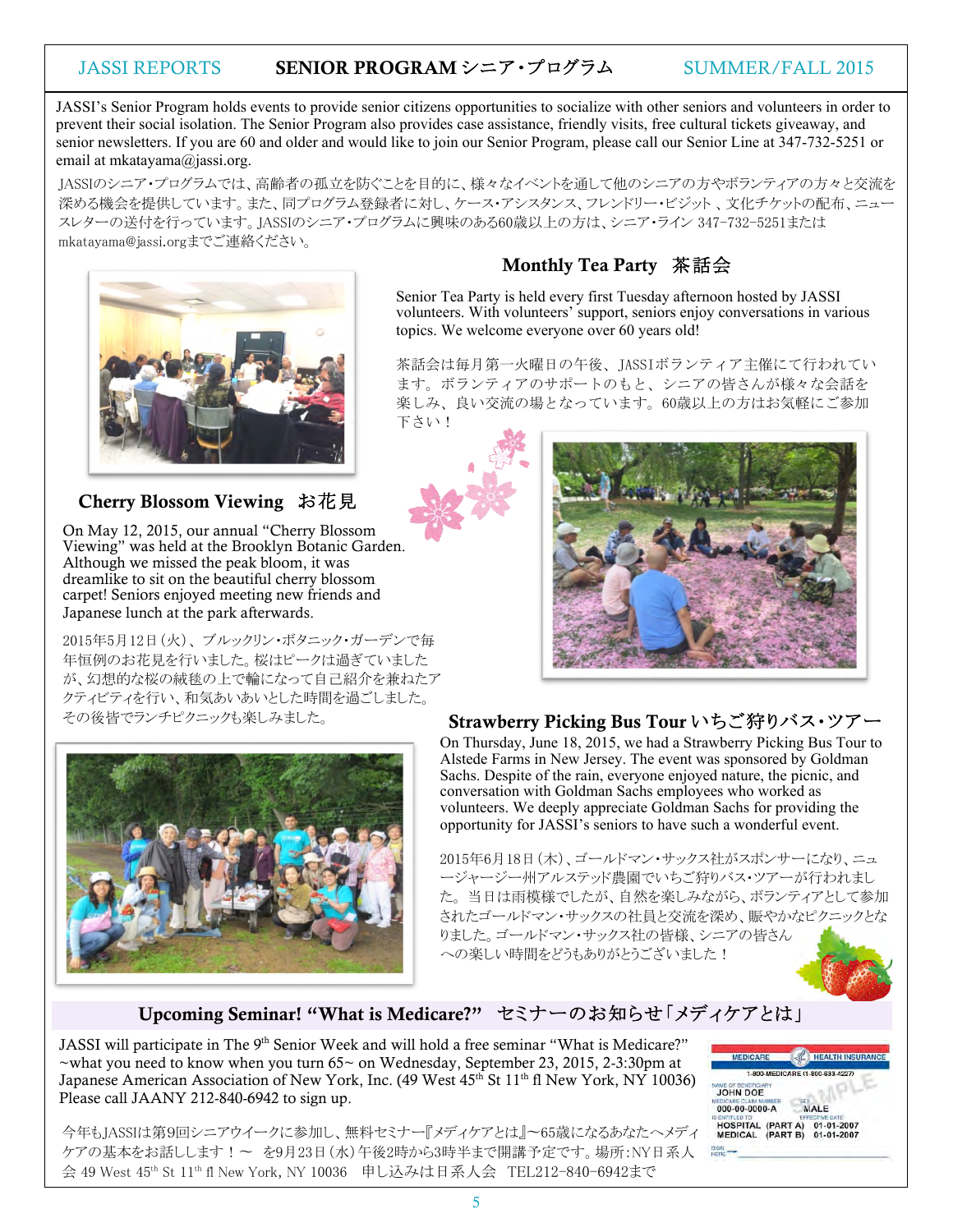## JASSI REPORTS COMMUNITY OUTREACH PROGRAM コミュニティー・アウトリーチ・プログラム SUMMER/FALL 2015

### Free Breast Cancer Screening Day無料乳がん検査報告

In collaboration with Scan Van and Korean community Services of Metropolitan New York, Inc. (KCS), JASSI had free breast cancer exams for uninsured & insured women who are 40 and older on Friday, June 25th in Midtown. The attendees made comments that they felt good taking care of their health, and also appreciated language assistance on the site.

昨年に引き続きJASSIではScan VanとKorean Community Services of Metropolitan New York, Inc.(KCS)と協賛し、40歳以上の保険加 入者、無保険者問わず無料の乳がん検診を6月25日(金)にミッド タウンにて実施しました。参加者からは「毎年すべきがん検診 ができよかった。」、「JASSIスタッフによる日本語でのサービ スが提供された為安心した環境で検診ができてよかったです」 といったお声を頂きました。



#### Open for FREE Cancer Screening Appointments! 無料乳がん・子宮頸がん検査予約受付!

In collaboration with the New York State Department of Health Cancer Service Program Queens, JASSI is accepting appointments for a clinical breast exam and a pap smear/pelvic exam for uninsured women who are 40 and older living in Queens. These exams are conducted at Jackson Heights Family Health Center. Mammogram will be conducted on separate dates at New York Hospital Queens. If you are interested in receiving cancer screenings, please contact JASSI at 347-482-1541.



JASSIはニューヨーク州保健医療省がんサービス・プログラ ム・クイーンズと協同し、クイーンズ区に在住する40歳以上 の保険未加入女性のために、臨床的乳房検査と子宮頸が ん検査(パップスメア)/骨盤内診療の予約を受け付けてい ます。これらの検査は Jackson Heights Family Health Centerで行われ、後日マンモグラム検査がNew York Hospital Queensで行われます。今後の無料検診日は8月 13日&27日、9月10日&24日、10月8日&22日、11月12 日、12月10日&24日。がん検査を希望する方は、JASSI 347-482-1541 まで電話予約を。またクイーンズ区以外に お住まいの方で検診ご希望の方もお問い合わせ下さい。

#### Obamacare Health Insurance Application Assistance オバマケア医療保険の申請手続き受付開始



JASSI assists people who need help in applying for health insurance through New York State of Health. Please contact our hotline at 347-482-1541 or info@jassi.org if you need assistance.

JASSIではNew York State of Healthでの医療保険申請に関してお困りの方 を支援致します(低所得者用保険メディケイドに該当する方は年間を通して 申請可能)。詳細はJASSIホットライン347-482-1541, info@jassi.orgまでお問 い合わせ下さい。

#### Important Dates for Health Care Coverage Through Marketplace オバマケア医療保険に関する重要な日程

- にち • **November 1, 2015**: 2016 Open Enrollment starts
	- **December 31, 2015**: Coverage ends for the Marketplace plans bought in 2015
	- **January 31, 2016**: Open Enrollment ends

\* In order to purchase Marketplace insurance outside Open Enrollment, you must qualify for special circumstances, such as marriage, birth of a child, or loss of other health coverage.

- 2015年11月1日:2016年度申請受付期間開始
- 2015年12月31日:2015年にマーケットプレイスで購入し た保険終了
- 2016年1月31日:申請受付期間終了

\*申請受付期間外にマーケットプレイスの保険を購入するに は、結婚、出産、現行の医療保険の失効など、特別な理由に 該当する必要があります。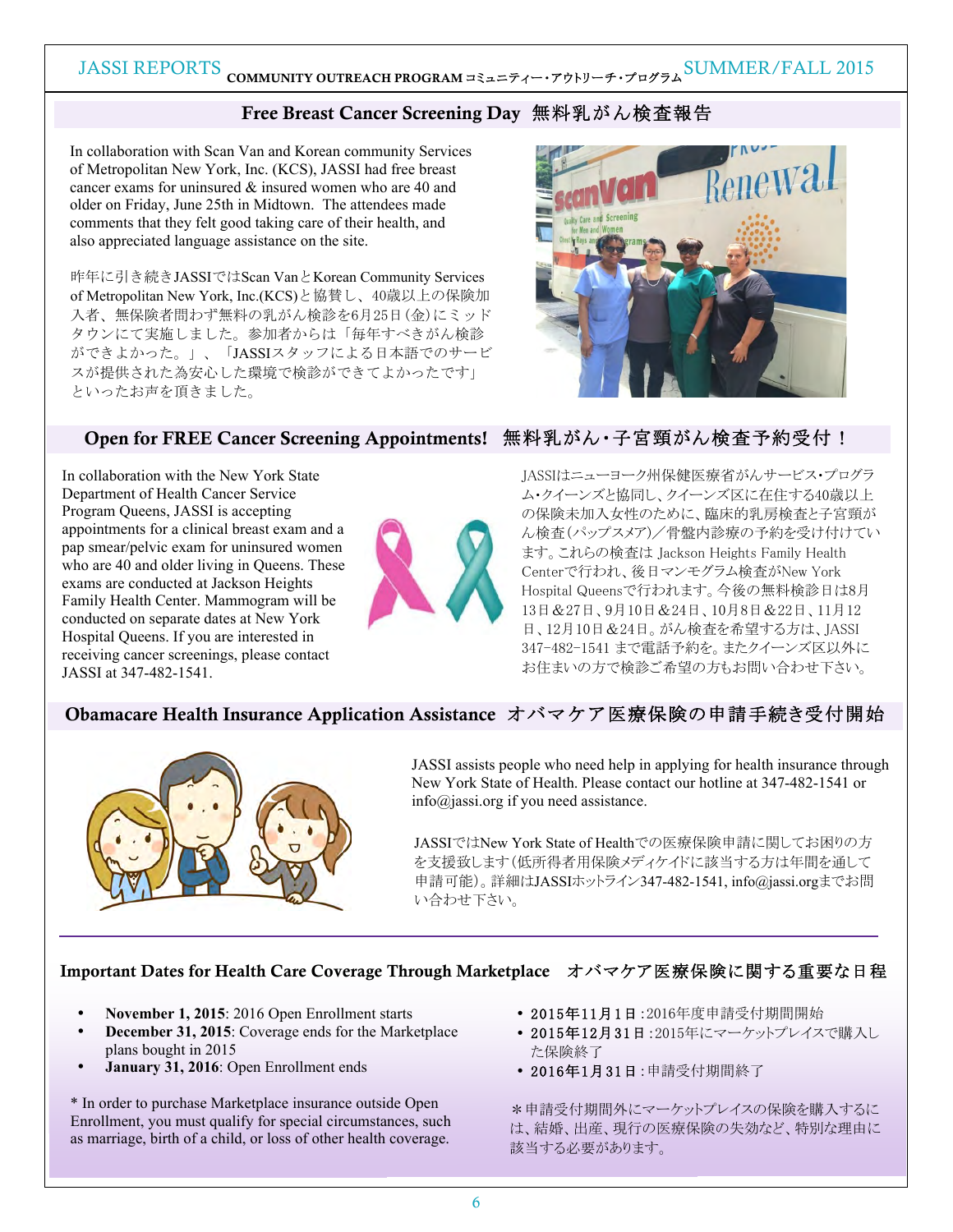#### **Thanks to our Tomo no Kai Members** 友の会会員の皆様にお礼申し上げます

We would like to express our sincere appreciation to the following corporations for renewing their membership in *Tomo no Kai* (Friends of JASSI). 以下の企業・団体に、JASSI友の会を更新していただきました 。こ の場を借りて厚くお礼申し上げます。

Actus Consulting Group, Inc. The Bank of Tokyo-Mitsubishi UFJ, Ltd. Daiwa Capital Markets America, Inc. Eisai USA Foundation, Inc. Law Office of Ryoko Mochizuki and Associates, LLC-LORMA HR Advisory Service Mitsubishi Gas Chemical America, Inc. Mitsubishi Heavy Industries America, Inc. Mitsui & Co. (U.S.A.), Inc./Mitsui U.S.A. Foundation Mitsui Chemicals America, Inc. Mizuho Bank, Ltd. Nippon Steel & Sumitomo Metal U.S.A., Inc. Relo Redac, Inc. Sony USA Foundation, Inc. Sumitomo Corporation of America Foundation Toyota Motor North America, Inc.

#### **We thank FOR generous support from:** JASSIの活動をサポートしてくださって いる以下の団体にお礼申し上げます

Asian American Federation City of New York Department for the Aging Deloitte Tax LLP-New York, Japanese Services Group Deloitte & Touche LLP-New York, Japanese Services Group Goldman Sachs & Co. Hamilton-Madison House Inc. Hioki USA Corp. The Prospect Hill Foundation, Inc. SET SHOP Sojitz Corporation of America Sunrise Mart

#### **Thanks to Ticket Donors** チケットの寄付ありがとうございました

We thank the following donors for free tickets that enabled JASSI's senior program participants attend various cultural events: CPD PLUS(Cats Paying Dues), Sachiyo Ito & Company, and MidAmerica Productions.

JASSIシニアを様々な文化イベントにご招待くださいましたCPD PLUS(Cats Paying Dues)様、伊藤さちよ舞踊団様、MidAmerica Productions様に心よりお礼申し上げます。お陰様でシニアの皆 様は有意義な時間を過ごすことができました。

#### **We thank all individuals for their generous support of JASSI** JASSIの活動をサポートしてくださっている多くの方々に感謝申し上げます

Due to limited space, not all donors are listed. We are truly thankful to all our generous donors! 紙面の都合上、一定額以上の寄付を頂いた方のみ掲載させていただきましたが、ご寄付を下さった皆様に心より感謝いたします。

Eisaku Hiromura Peter Lederer Kayoko Ohashi Kaytaro Sugahara Hitoshi Temma Saeko Nakao Junko Pecht Gali Inaba Chizuko Korn Hideko Paragon Hiromu Imaeda Katsuyuki Udo Reiko Otsuka Junko Noguchi Chie Shirahata Kyoko Shinozuka Kimi Aoki Yuiko Yampolsky Keiko Nakano Naoki Achiwa Kiyoshi Ohashi Tomoko T Hanway

Kumiko Baumann Keiko Numata Yoshiki Miura Yasuko Ito Masahiro Matsuoka Kuniko Petersen Yasuo Fukushima Masaki Shirota Shigeko Okubo James Naohiro Nada Shoko Kasumi Ko M Tokikuni Setsuko Kinoshita Kohji Kojima Chiyuki Nakaguchi Shigeru Matsui Reiko Fujita Tokie Matsutani Kumiko Konaka Mami Terai Hisae Spanower Chieko Iwaki

Mayumi Maekawa Masako Gibeault Satoko Watanabe Yukio Nakamura Michiko Otsuki Yukihiro Urisaka Hideko Tatsuta Rubi Miyachi Tsutomu Yoshida Hilda Ohara Yoshiko Matsui Bruce & Reiko Giffords Asae Sattinger Junko Hozdara Miyoko Mori Michi Kobi Kuniko Katz Jean Ishizuka Jackie Hiroe Imai Misako Folzenlogen Yukie Clark

Robert and June Baensch Mariko Nakamura Akira Kase Kuniko Okada Mabel Tsufura Keiko H Furuya Eisaku Yoshikawa Kouzo Saito Ruth Funai Susan Hirata

Sumiko Guditis Norimichi Ishikawa Kazuko Stone Haruko Singh Haruo Oikawa Tomoko Abe Noboru and Sakae Nagano